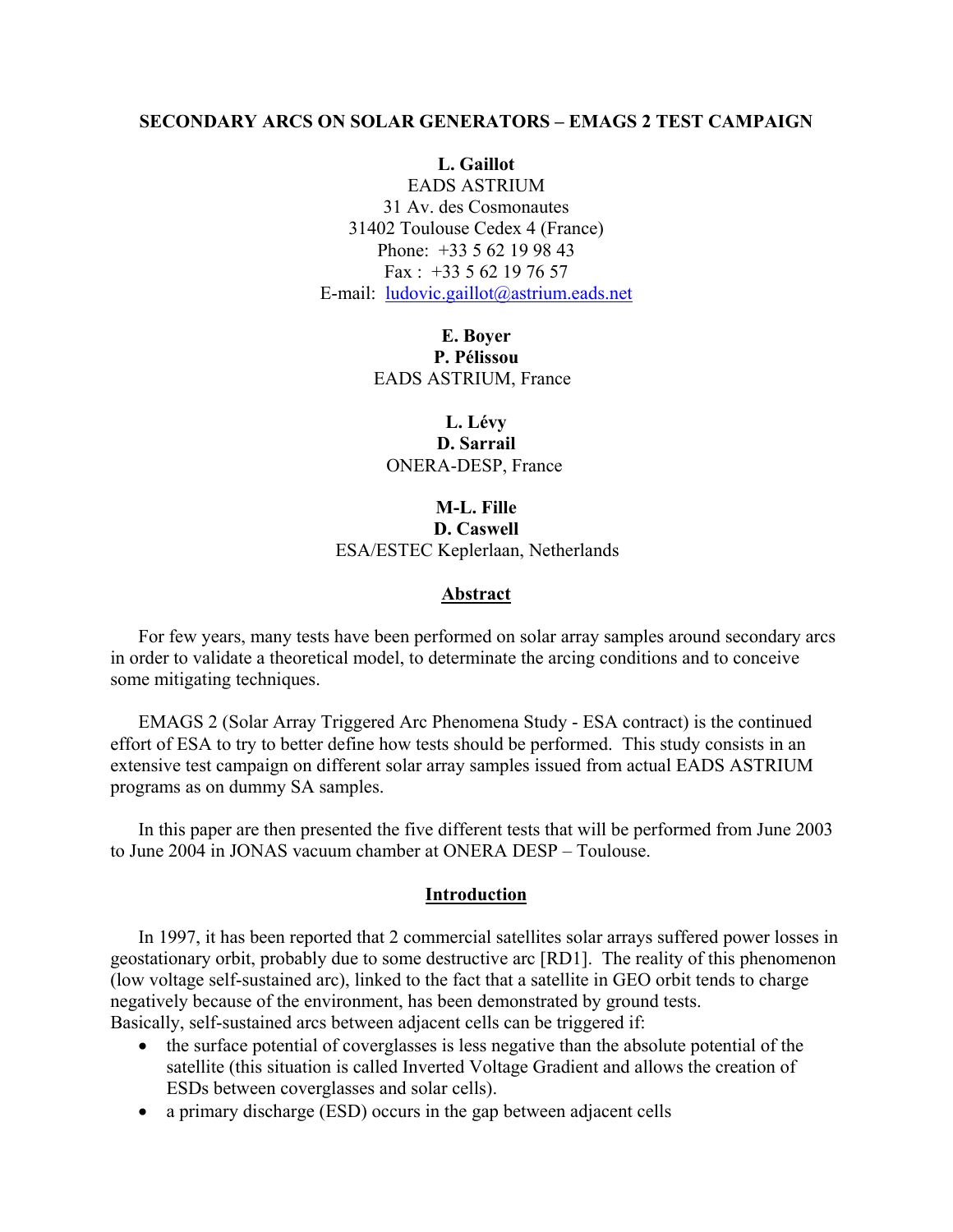• the voltage between these adjacent cells and the current available in case of secondary arc are sufficient to sustain the arc. The current available is at least the current of a string.

Self-sustained arcs can then result in a permanent short-circuit between adjacent cells or between cells and solar panel structure. The whole phenomenon theory is detailed in [RD2], [RD3], [RD4], [RD5] and [RD6]. Ground tests have also allowed to define some mitigating techniques (such as the installation of blocking diodes on each string) (eg [RD2]). Many tests are still performed on this subject to improve the theoretical model, to find new mitigating techniques or simply to check the immunity vs secondary arcs of new solar arrays. These tests can be performed either under electronic irradiation or in plasma. Contrary to tests in electron, tests in plasma allow to trigger more easily primary discharges but, on the other hand, are not representative of the GEO charging environment.

The first objective of EMAGS 2 is then to compare both methods by tests on dummy solar array samples using similar set-ups.

The second objective is to assess the voltage / current threshold for secondary arc triggering according to the cells type (GaAs triple junction or Si) and to the inter-cells gap (0.5 mm, 0.9 mm, 2 mm).

And finally, the last aim of EMAGS 2 is to determine the possible effects of repetitive primary discharges and secondary arcs on solar cells.

### **Comparison Between Tests in Electron and in Plasma (Test 1)**

#### **Introduction**

During the first step of EMAGS 2, tests in inverted voltage gradient conditions have been performed on dummy solar array samples, first in an electronic charging environment and then in plasma. Tests on solar array samples under electronic irradiation, contrary to tests in plasma, are representative of the phenomenon but present some difficulties to trigger easily primary discharges in the gap between cells. A comparison of the results (occurrence and characteristics of primary discharges and secondary arcs) can then allow to validate the representativity of a test in plasma and also to determine the satellite capacitance to be used in plasma test. These tests have been performed on dummy samples (Cu) because the triggering of primary discharges is easier to control on such samples than on real solar array samples.

#### **Test conditions**

Tests in IVG under electronic irradiation (energy of about 6 keV and current density of about  $1nA/cm<sup>2</sup>$ ) as tests in plasma (Argon with a density of  $10<sup>4</sup>/cm<sup>3</sup>$ ) have been performed in JONAS vacuum chamber (ONERA DESP) on identical samples. These samples consisted in an epoxy plan with two copper surfaces (about 5 x 5 cm) simulating solar cells. One of these surfaces was partly covered with a teflon SSM to trigger the primary ESD (see Figure 1).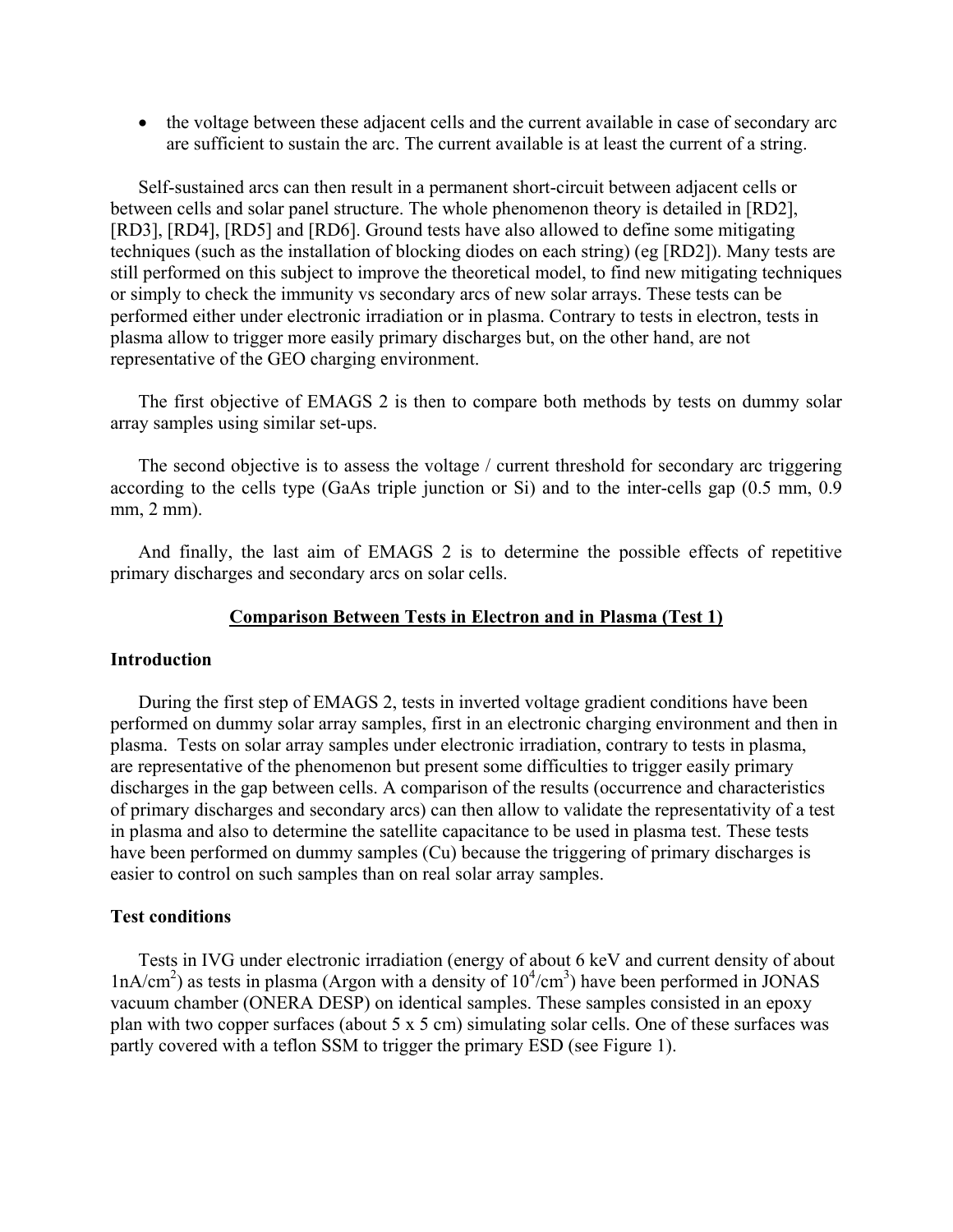

**Figure 1. Dummy samples** 

The gap between both copper surfaces was about 0.9 mm, which is representative of SA samples.

### **Test set-up**

The test set-up in electron was the following:



**Figure 2 – Set-up for electron irradiation (Test 1)** 

During the tests, the following measurements were performed:

- blow-off current (Pearson current probe placed on the satellite capacitance)
- secondary arc current (current probe placed on the output of the solar array simulator)
- secondary arc voltage (current probe placed on the  $1 \text{ k}\Omega$  resistance)

The whole circuit is floating with regard to chamber structure (except for the high voltage supply for which the return wire is connected to the chamber structure). The satellite capacitance is placed as close as possible to the sample.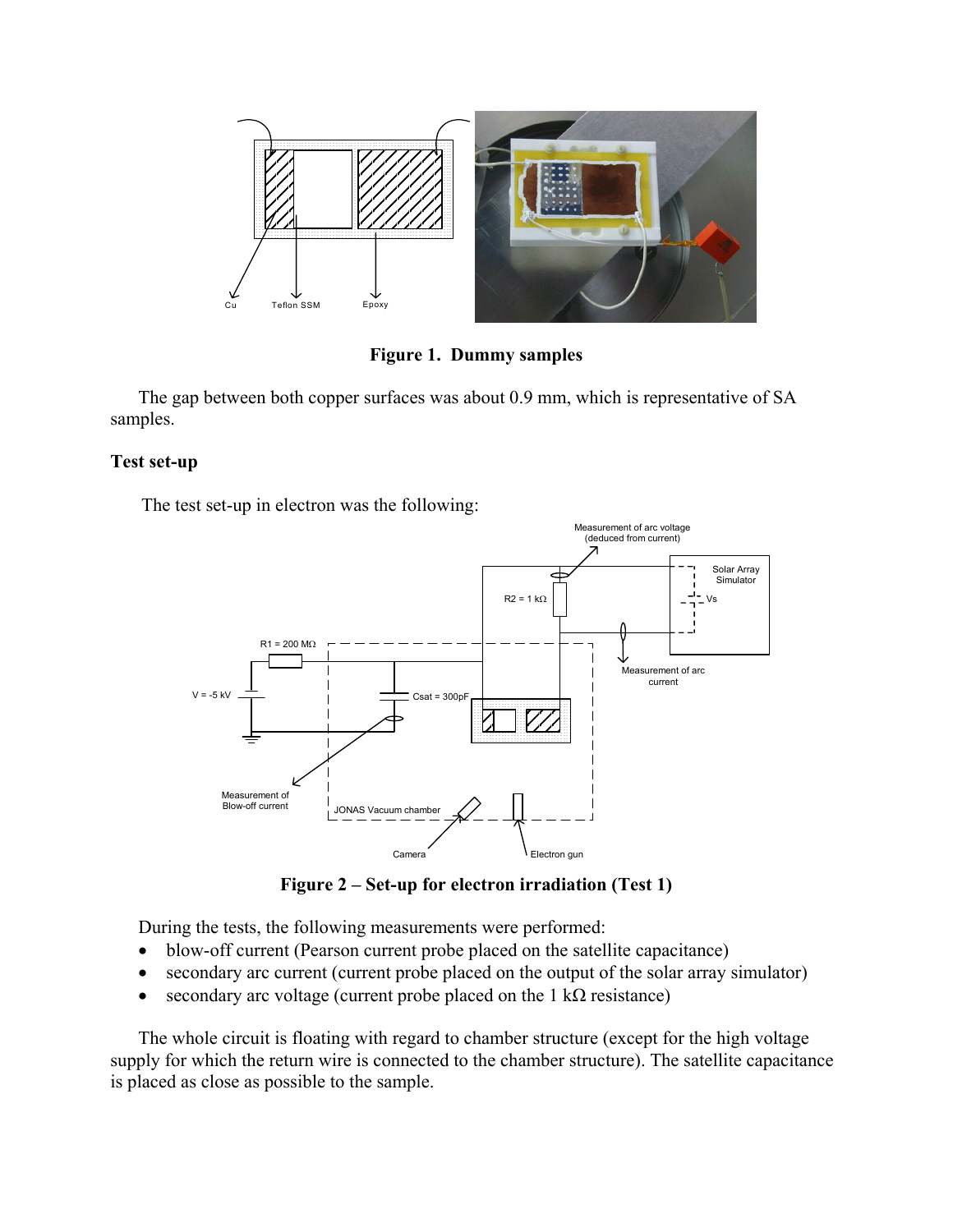Csat (about 300 pF) represents the absolute capacitance of a satellite wrt to the GEO plasma (assessed between 100 pF and 300 pF depending on the satellite). This capacitance is biased by a high voltage supply to –5kV through a decoupling resistance of 200 M $\Omega$ . In case of a primary discharge, the blow-off current is provided by Csat and also by a spurious capacitance of about 500 pF brought by the set-up (so a total capacitance of about 800 pF - the physical capacitance placed inside the vacuum chamber is nevertheless expected to have a prevailing influence wrt the blow-off current as the harness length wrt the sample is much shorter for this capacitance).

The solar array simulator (power supply with a current limiter at its output) allows to apply a voltage between the adjacent copper cells. In the case of a secondary arc triggering between these cells, the current is limited by the SAS. The used solar array simulator has the advantage to produce an acceptable current overshoot in case of secondary arc (duration < blow-off rise time and limited amplitude), which is an important aspect with regard to the representativity of the test.

For tests in plasma, the set-up is the same than the previous one except that the cells are biased to -1.5 kV instead of -5 kV. Indeed, at higher bias voltage values in plasma, we constate that most of the primary discharges are not triggered in the gap (so no risk of secondary arc).

Moreover, in order to obtain more easily primary discharges in the inter-cells gap, a conductive mask is placed between the plasma source and the sample.

In the test under electron irradiation, the satellite capacitance used was about 800 pF (total). The bias voltage being 3.3 times lower in plasma tests, the satellite capacitance to be used is then necessarily different.

To determine the value of Csat which allows a test in plasma to give results close to those obtained in electron, tests in plasma were performed with 3 different capacitance values:

- 3 nF to be representative of the charges amount  $(Q=CN; 800pF.5000V = 2.7nF.1500V)$
- 10 nF to be representative of the total energy (E=C.V<sup>2</sup>/2;  $800pF.5000^2V^2/2$  =  $9nF.1500^2V^2/2)$
- 300 nF (worst case approach)



**Figure 3. Installation of the dummy sample in JONAS vacuum chamber**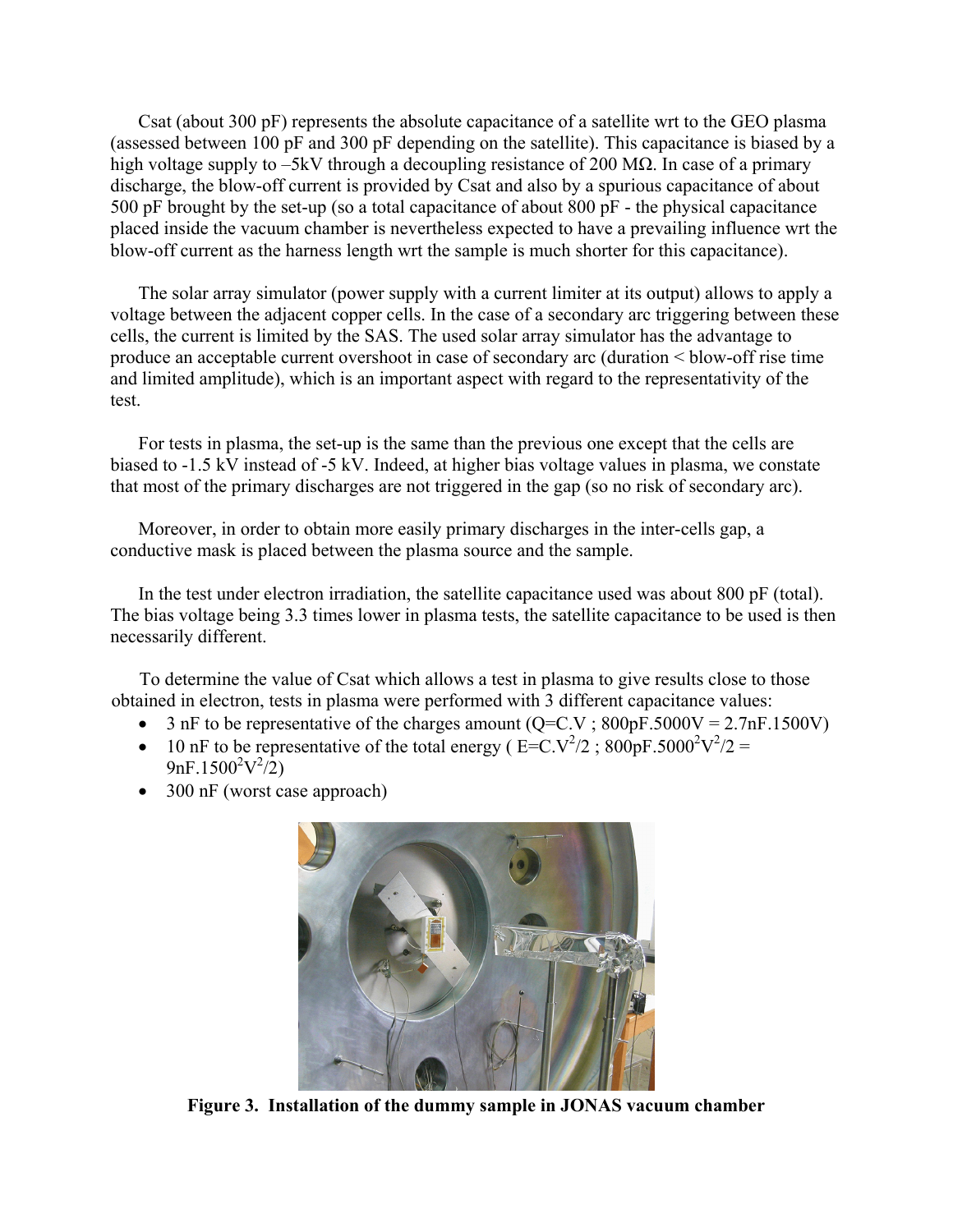Tests have been performed at 5 voltage values between cells (set at SAS level): 30, 35, 40, 55 and 70 V.

The different limits of the available current in case of secondary arc were:

- 0.6 A (representative of the max current in a triple junction GaAs cells string)
- 1.1 A (representative of the max current in a Si cells string)
- $\bullet$  2 A

So, for each of the 4 test set-ups (electron with a capacitance of 800 pF, plasma with 3 nF, plasma with 10 nF and plasma with 300 nF), 15 voltage/current configurations have been tested (with at least 3 primary discharges in the gap in each case).

## **First results**

No self-sustained arc has been observed during these tests probably because the current available in case of arc was limited to 2 A max.

Nevertheless, many secondary arcs with duration of few 10  $\mu$ s (for low voltage / current configurations) up to few 100 µs have been measured.

In any case, tests in plasma don't give results very different from those obtained in electron, which tends to validate the representativity of such tests.

With regard to the arc occurrence rate (secondary arc triggering with respect to the number of primary discharges in the gap), the 10 nF capacitance in plasma (with a bias voltage of -1.5kV) allows to obtain results similar to the tests in electron (especially for currents of 1.1 A and 2 A).

With regard to the secondary arc average durations, the results in plasma are close to those in electron, for a capacitance value of 300 nF.

Before setting the capacitance value to be used in the next tests of EMAGS 2 (in plasma), many other comparisons between results have still to be done (arc voltage characteristics, arc impedance, primary discharge characteristics...).

## **Tests on solar array samples**

The other tests of EMAGS 2 will be performed in plasma (Argon) in JONAS vacuum chamber at ONERA DESP on solar array samples issued from actual EADS ASTRIUM programs. All these tests will be based on the same test set-up including the satellite capacitance that will be determined after the complete review of the results of the first test.

These tests aim to assess the:

- influence of the cell type wrt secondary arcs triggering
- influence of the gap length wrt secondary arc triggering
- effect on solar cells of repetitive primary discharges
- effect on solar cells of repetitive secondary arcs (not self-sustained)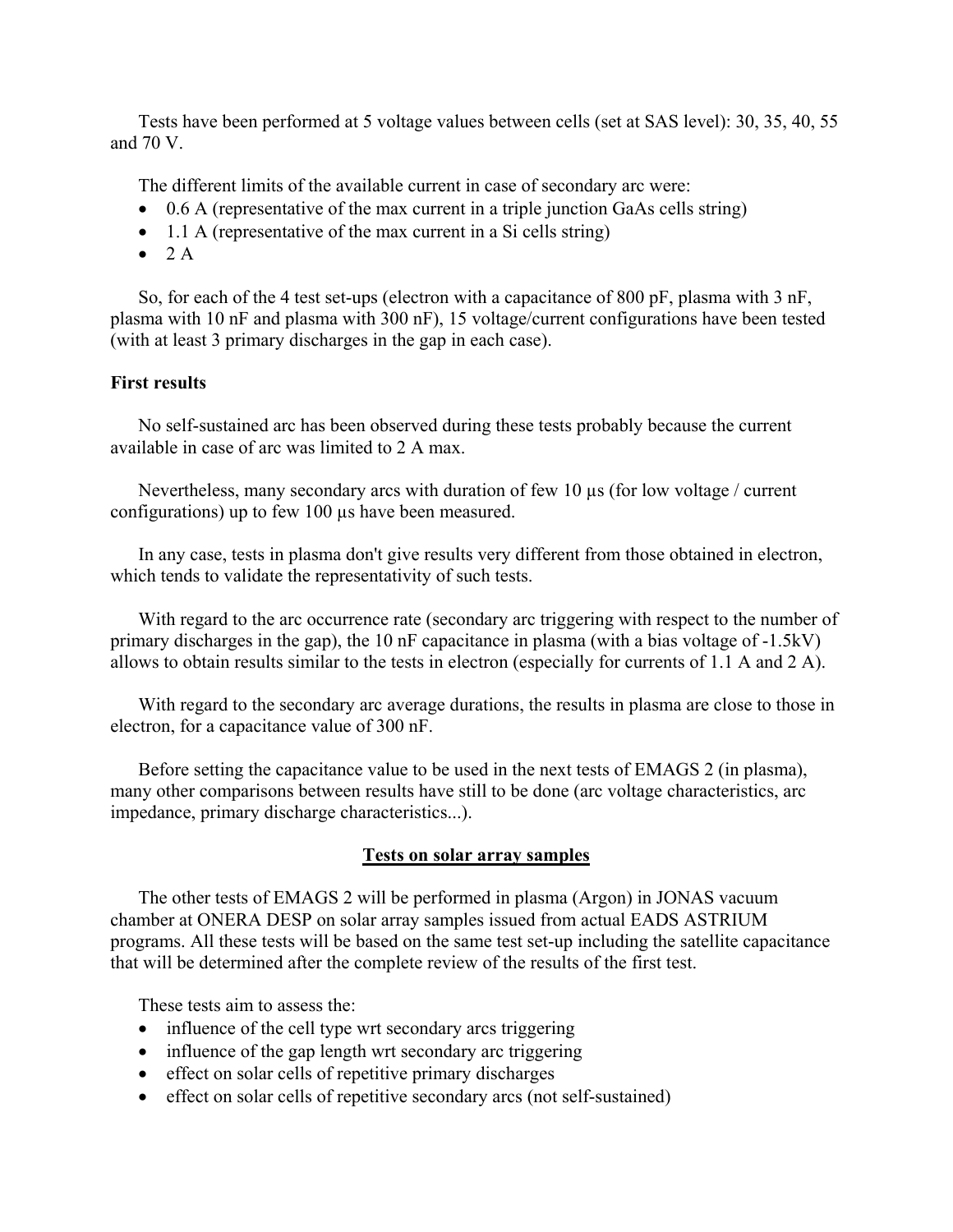#### **Test set-up**

For all the next tests, the set-up will be the following:



**Figure 4. Test set-up** 

Csat will be determined according to the results of the first test (comparison electron / plasma).

R1 will be about 5 k $\Omega$  in order to create a steady state current in solar cells of about 10 mA.

C1 represents the junction capacitance of a whole string and will be set to about 300 nF for a GaAs string and 100 nF for a Si string (approximation based on the cell junction capacitance at the functional point and on the number of Si and GaAs cells by string).

C2 and C3 aim to represent the capacitance of the whole string wrt panel structure (kapton capacitance) and are then assessed considering the surface of a solar cell, the thickness of kapton and glue under a cell and the number of cells in a string. C2 and C3 values will then be set to about 15 nF in case of a string of GaAs cells and to about 50 nF in case of a Si string.

The test set-up used for a Si solar array sample will then be slightly different from the one used for a GaAs sample (C1, C2, and C3 necessarily different to be representative).

A, B, C, D and E wires will allow to perform the good-health check test on solar cells i.e. the measurement of the I(V) characteristic of both solar cells rows in darkness (between A and D or between B and C) and the isolation measurements between solar cells and structure (between A, B, C or D and E).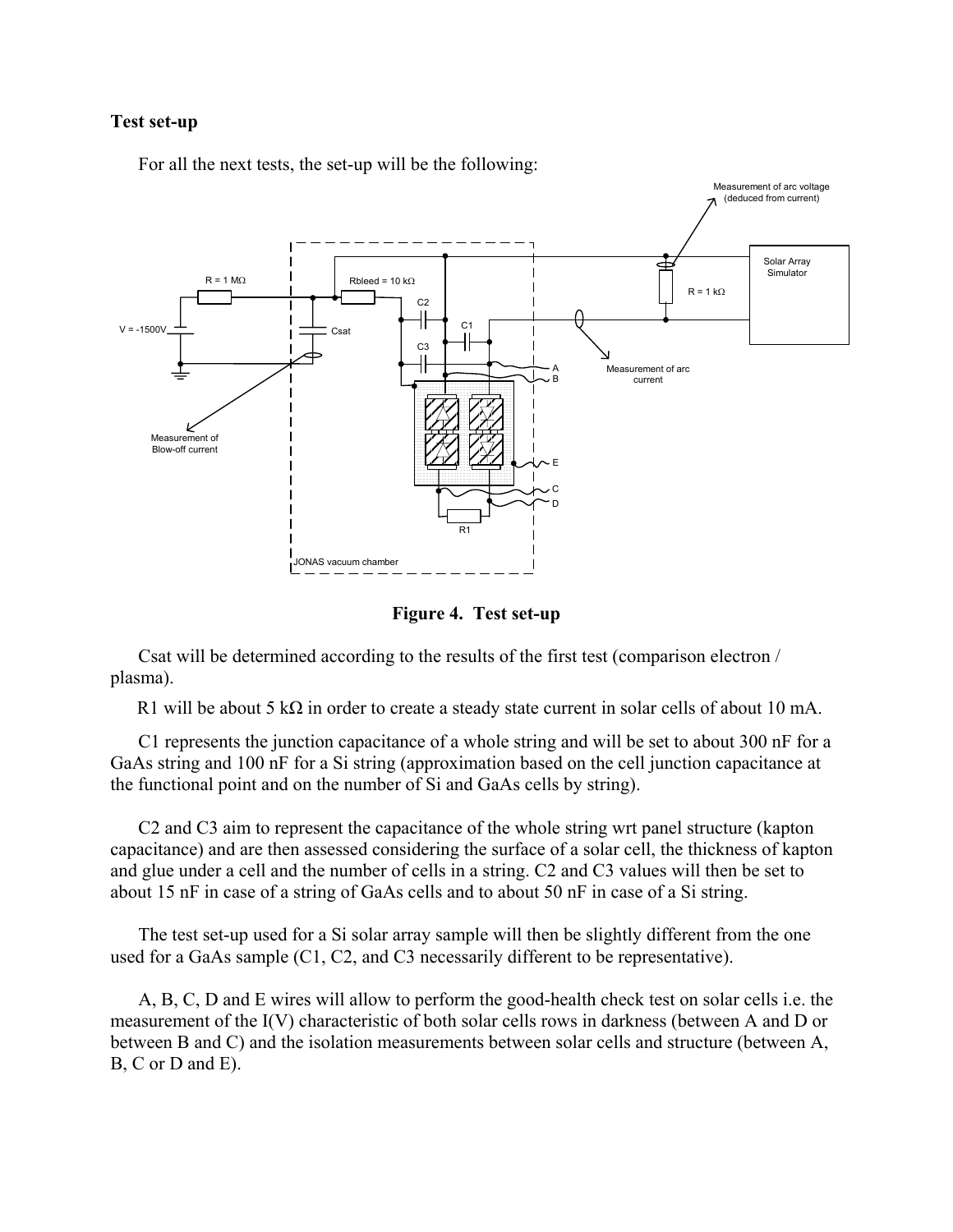In order to obtain more easily primary discharges in the inter-cells gap, a conductive mask will be placed between the plasma source and the sample.

During all tests, arc voltage and current as blow-off transient current will be measured.

### **Influence of the cell type (Test 2)**

The aim of this test is to assess the influence of the cell type in the secondary arc phenomenon. Comparative tests will then be performed on two solar array samples with either Si cells or triple junction GaAs cells and in each case, the voltage / current thresholds for secondary arc (and/or sustained arc) triggering will be determined.

The samples are similar: on each sample, 2 rows of 2 solar cells in serie (similar sizes and CMX coverglass in both cases) are bonded on a kapton layer. The support is a NIDA with two carbon fiber layers (see next figure).



**Figure 5. Samples definition (comparison Si / GaAs)** 

In both cases, the inter-cells gap is of 0.9 mm and the coverglass position on the cells doesn't present an overlapping in the gap.

Tests will be done for SAS current limits of 0.6 A (representative of the max current in a triple junction GaAs cells string), 1.1A (representative of the max current in a Si cells string), 2 A and 3 A. For current limits of 0.6 A and 1.1 A, tests will be performed only at 50 V, 70 V and 90 V because such current limits are not expected to present a high risk of self-sustained arc triggering.

For current limits of 2 A and 3 A, tests will be done at SAS voltage values from 30 V to 90 V (by step of  $10 \text{ V}$ ).

So, for each of the 2 sample types, 20 voltage/current configurations will be tested (for each configuration, a minimum number of 3 primary discharges in the gap is required).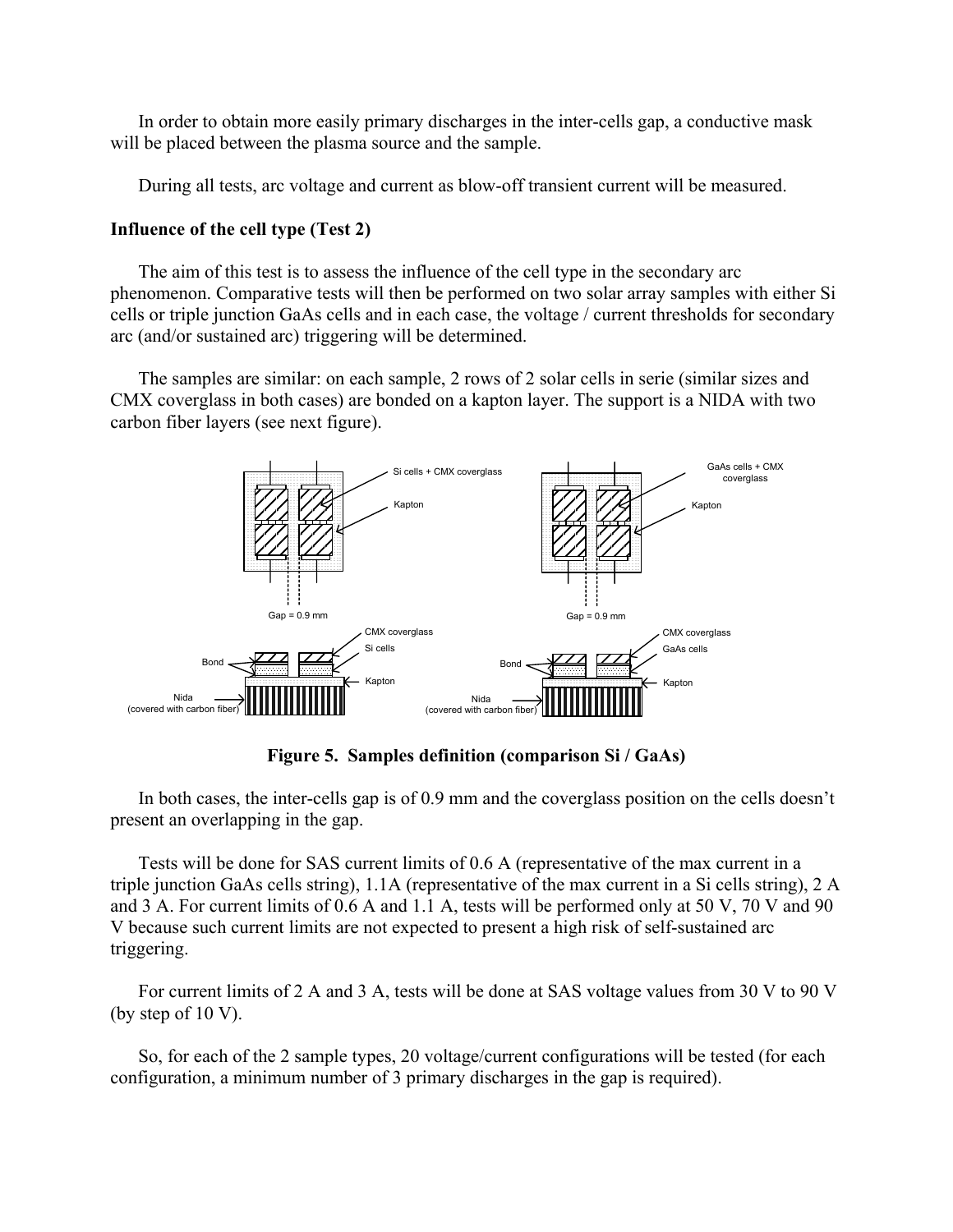The following data will then be determined for each cell type:

- maximum values of voltage between cells and current limit for no secondary arcing (wrt GaAs coupon, this data is an input for the test of primary discharge cumulative effect)
- thresholds (voltage / current) for aborted secondary arcs (wrt GaAs coupon, this data is an input for the test of secondary arc cumulative effect)
- thresholds (voltage / current) for self-sustained arcs

The secondary arc sensibility to the solar cells material will then be assessed.

# **Gap sensitivity characterization (Test 3)**

The aim of this test is to assess the influence of the inter-cells gap in the secondary arc triggering. Comparative tests will then be performed on three solar array samples (Si cells) with different gap values. In each case, the voltage / current thresholds for secondary arc (and/or sustained arc) triggering will be determined. On each sample, 2 rows of 2 solar cells in serie (Si with CMX coverglass in any case) are bonded on a kapton layer. The support is a NIDA with two carbon fiber layers (see next figure).



**Figure 6. Samples definition (gap sensitivity)** 

The three samples are identical except with regard to their inter-cell gap:

- 0.5 mm (worst case gap)
- 0.9 mm (nominal gap value between adjacent cells of a same string for solar arrays)
- 2 mm (nominal gap value between adjacent cells of different sections for solar arrays)

In all cases, the coverglass position on the cells is identical (no overlapping in the gap).

Test will be performed for SAS voltages between cells from 30 V to 90 V (by step of 10 V) and for the current limits of 1.1A (representative of the max current in a Si cells string), 2 A and 3 A.

So for each of the 3 sample types (gap of 0.5mm, 0.9 mm or 2 mm with Si cells in any case), 21 voltage/current configurations will be tested (for each configuration, a number of 3 primary discharges in the gap, with or without secondary arc triggering, is required), which will allow to determine in each case:

- thresholds (voltage / current) for aborted secondary arcs
- thresholds (voltage / current) for sustained secondary arcs

The secondary arc sensibility to the gap distance can then be assessed.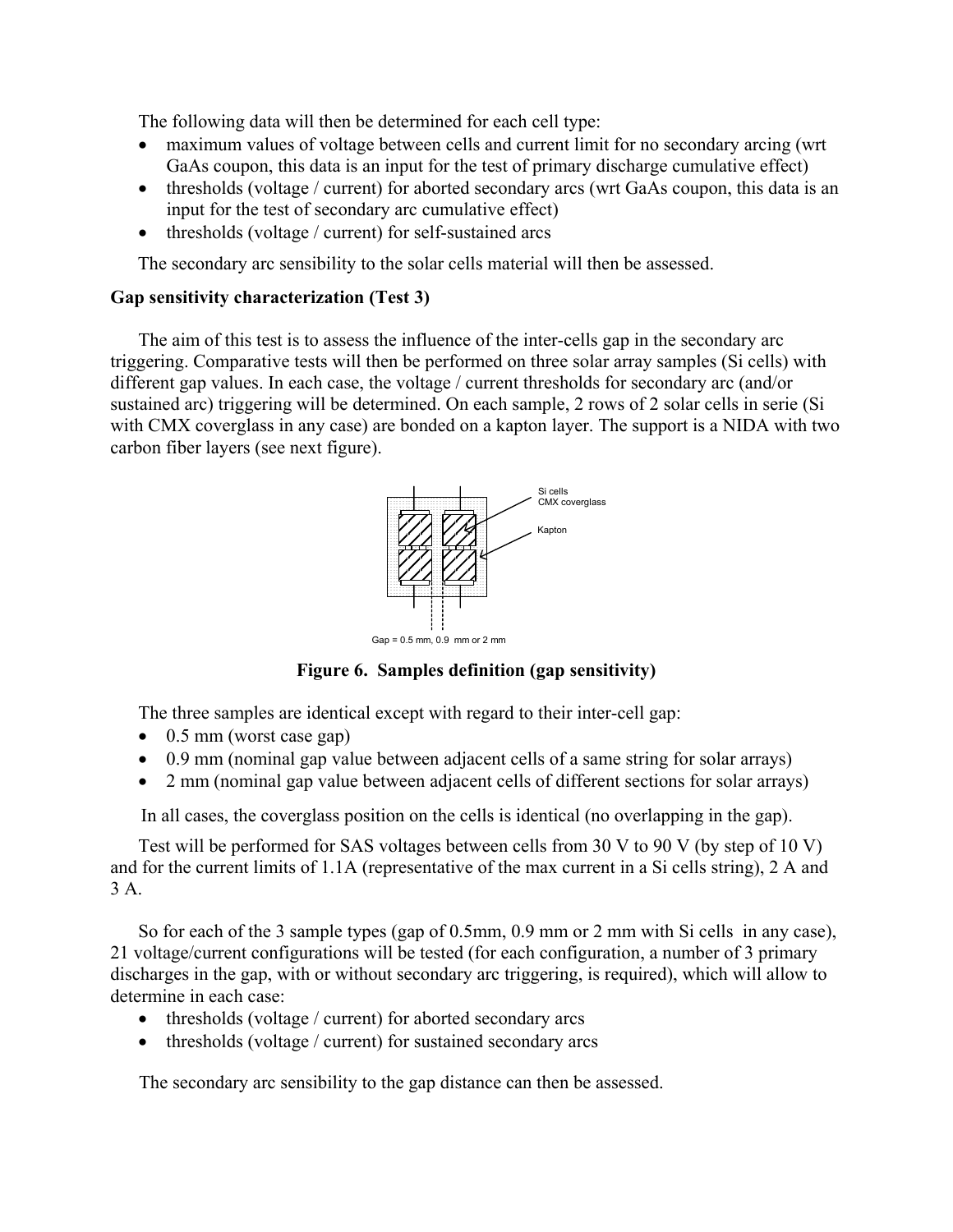### **Primary discharges cumulative effect (Test 4)**

The aim of this test is to characterize the cumulative effect of primary discharges on a same solar array sample (triple junction GaAs cells with CMX coverglass and gap of 0.9 mm). This test will then be performed at a unique SAS voltage / current configuration (voltage between cells/ current limit) chosen with regard to results of tests 2 (configuration for which only primary discharges were observed on a GaAs sample). A solar cells characterization (measurement of I(V) cells characteristics) will be performed before and after the test (in full darkness) to check that repetitive primary discharges don't affect the solar cells performances (which is expected because of the low energy contained in primary discharges).

#### **Secondary arcs cumulative effect (Test 5)**

The aim of this test is to characterize the cumulative effect of aborted secondary discharges on a same solar array sample (triple junction GaAs cells with CMX coverglass and gap of 0.9 mm). This test will be performed for a unique configuration of voltage between cells/ current limit chosen with regard to results of tests 2 (configuration for which aborted secondary arcs only were observed on an identical sample). The possible effect of aborted secondary arcs on solar cells will be checked comparing the I(V) characteristics (in darkness) of the solar cells before and after many secondary arc (not self-sustained).

### **Conclusion**

The tests performed in the frame of the second phase of EMAGS 2 (ESA study) will then allow to:

- compare with regard to secondary arcing, tests under electron irradiation (most representative) with tests in plasma (discharges more easy to obtain) in order to define a representative set up in plasma
- assess the sensibility of secondary arc triggering with regard to the solar cells material (Si, GaAs)
- assess the sensibility of secondary arc triggering with regard to the inter-cells distance (Si)
- determine the effect of repetitive primary discharges on solar cells (GaAs)
- determine the effect of repetitive secondary arcs on solar cells (GaAs)

A summary of the EMAGS 2 test campaign is given in the following table :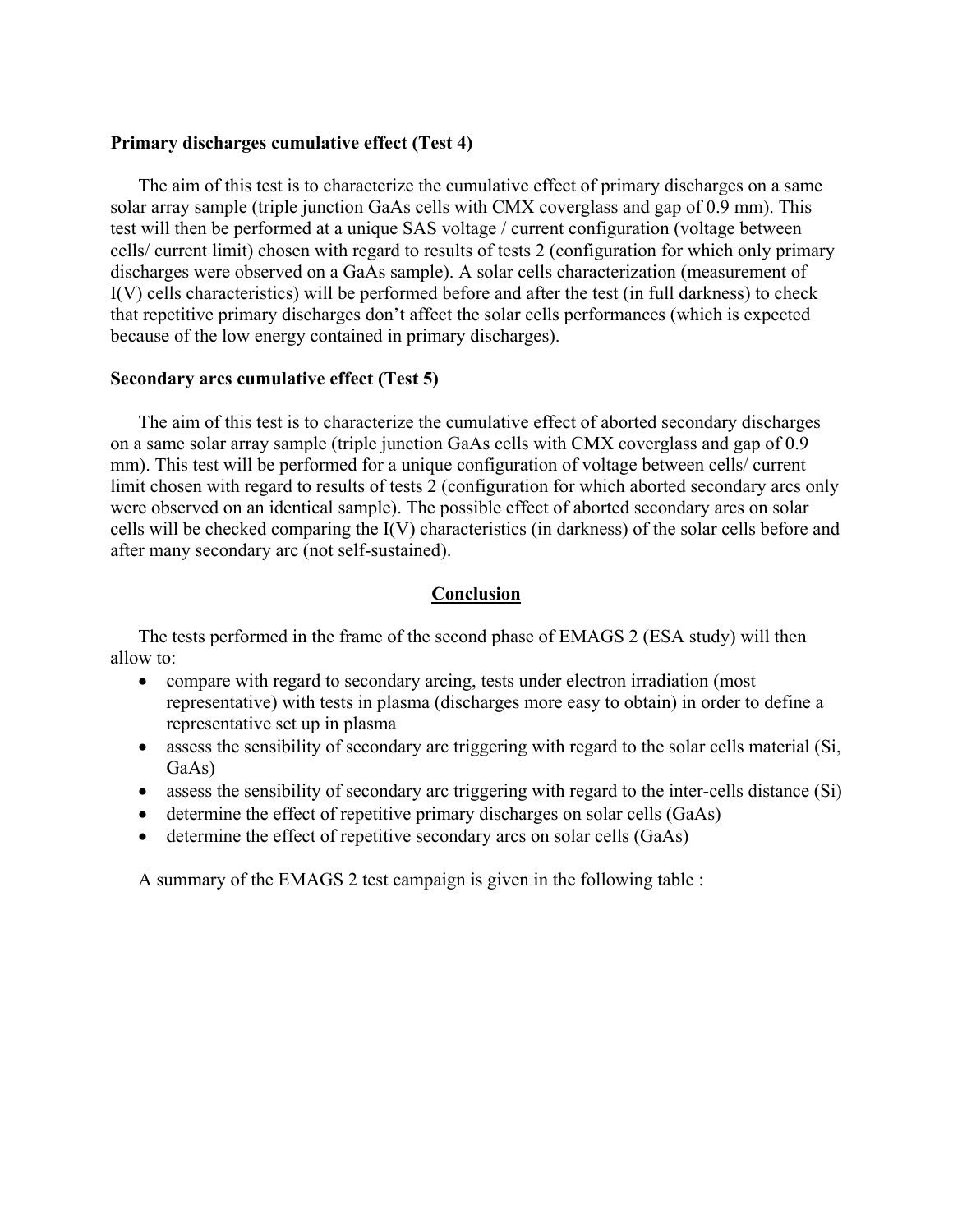| <b>Test</b>                                                | <b>Environment</b>                    | <b>Sample</b>                                                                               | Output                                                                                                                                                                      |
|------------------------------------------------------------|---------------------------------------|---------------------------------------------------------------------------------------------|-----------------------------------------------------------------------------------------------------------------------------------------------------------------------------|
| Set-up validation<br>(Test 1)                              | - Electron<br>irradiation<br>- Plasma | - Copper cells covered<br>by teflon SSM                                                     | - Comparison of secondary arcs<br>and primary discharges<br>- Determination of the satellite<br>capacitance to use in plasma<br>tests (input for tests 2, 3, 4 and          |
| Material<br>comparison<br>(Test 2)                         | Plasma                                | $-$ Si cells / CMX / 0.9<br>mm gap<br>- Triple junction GaAs<br>cells / CMX / 0.9 mm<br>gap | - Thresholds for aborted<br>secondary arcs and self-<br>sustained arcs (input to tests 4<br>and 5 wrt GaAs cells)<br>- Secondary arc sensitivity to<br>solar cells material |
| Gap sensitivity<br>(Test 3)                                | Plasma                                | Si cells / CMX /<br>$-0.5$ mm gap<br>$-0.9$ mm gap<br>- 2 mm gap                            | - Thresholds for aborted<br>secondary arcs and self-<br>sustained arcs<br>- Secondary arc sensitivity to the<br>gap between cells                                           |
| Primary<br>discharges<br>cumulative effect<br>(Test 4)     | Plasma                                | Triple junction GaAs<br>cells / CMX / 0.9 mm<br>gap                                         | Cumulative effect of primary<br>discharges on solar cells (SAS<br>voltage / current defined<br>according to results of test 2)                                              |
| Aborted<br>secondary arcs<br>cumulative effect<br>(Test 5) | Plasma                                | Triple junction GaAs<br>cells / CMX / 0.9 mm<br>gap                                         | Cumulative effect of aborted<br>secondary arcs on solar cells<br>(SAS voltage / current defined<br>according to results of test 2)                                          |

# **Acknowledgement**

Many thanks to Denis Payan (CNES) for his valuable help in the definition of the test set-up.